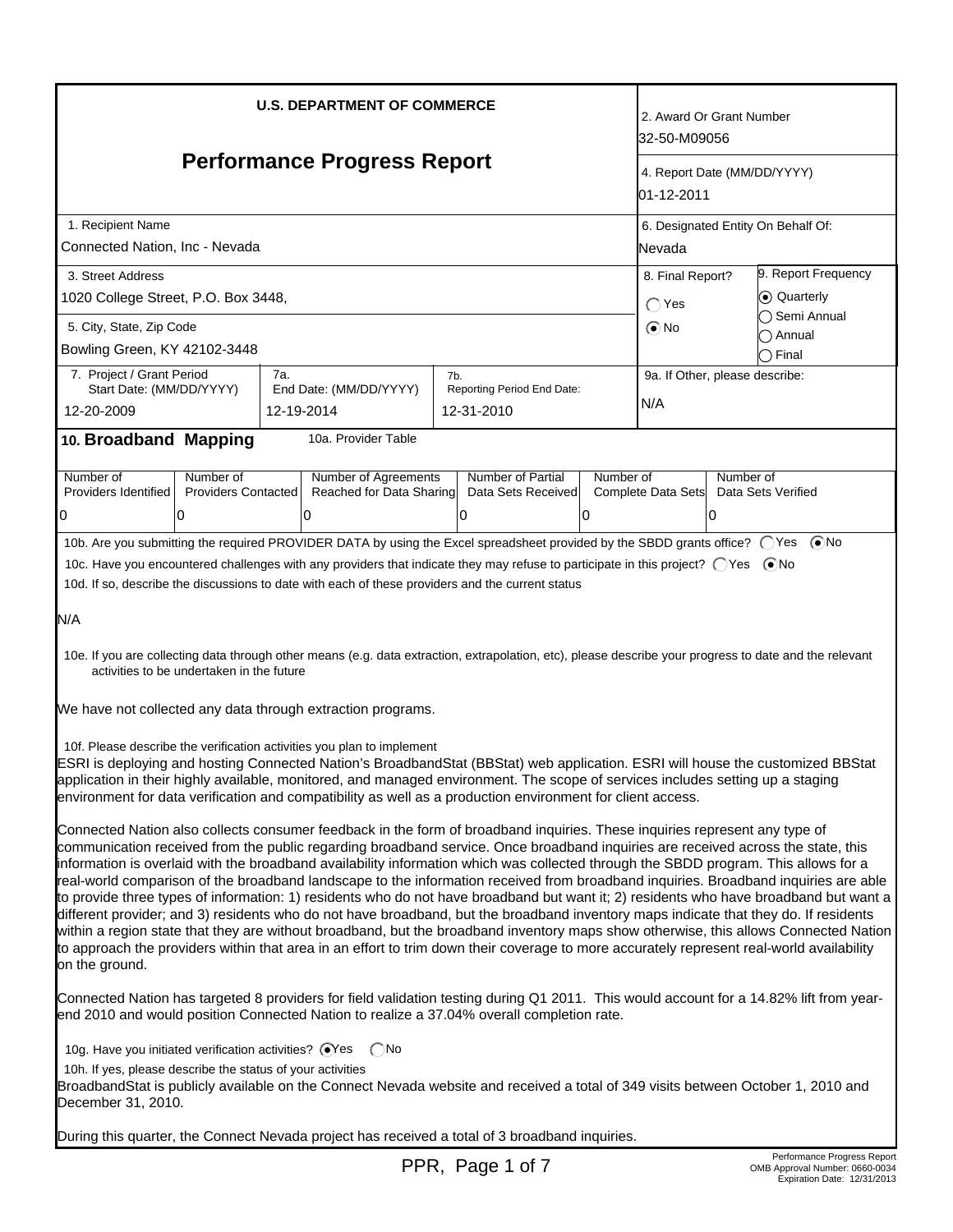Γ The Connected Nation team conducted field validation activities such as (a) cross-referencing provider submitted data, (b) on-site validation visits or on-site meetings with providers, (c) conducting random and pre-selected spectrum analysis studies throughout the state, (d) locating broadcast towers and cross-referencing structural data against the Federal Communications Commission Antenna Structure Registration database, and (e) validating site information such as grade, coordinates, and throughput speeds. Of the viable providers identified by Connected Nation, 46.2% are fixed wireless providers who have discovered ways to maximize the state's mountainous terrain for the purpose of delivering broadband services to the more rural and remote areas of the state. Validation activities were completed at 39 test points (19 of which were completed during Q4) against 12 unique broadband providers (4 unique providers during Q4). This translates into a 22.22% completed field validation rate in Nevada.

10i. If verification activities have not been initiated please provide a projected time line for beginning and completing such activities

#### N/A

## **Staffing**

10j. How many jobs have been created or retained as a result of this project? 3.03

Connected Nation has numerous staff working on this project, some at only a small percentage of their time. This approach is beneficial to the project in various ways: some staff provide necessary project support, many staff work together utilizing a team approach, and others are subject matter experts in their respective areas and by leveraging their expertise the project benefits by their knowledge and skills without the necessity of supporting a more expensive full-time resource.

10k. Is the project currently fully staffed?  $\bigcirc$  Yes  $\bigcirc$  No

10l. If no, please explain how any lack of staffing may impact the project's time line and when the project will be fully staffed

The positions not currently staffed are related to the new broadband capacity activities that are only just beginning and as such have no impact on the project's time line. The positions are expected to be filled during the first and second quarters of 2011.

10m. When fully staffed, how many full-time equivalent (FTE) jobs do you expect to create or retain as a result of this project?

#### 4.03

| 10n. Staffing Table                |                |              |
|------------------------------------|----------------|--------------|
| Job Title                          | FTE %          | Date of Hire |
| Associate Counsel                  | 2              | 09/14/2009   |
| <b>Business Programmer Analyst</b> | 1              | 04/02/2007   |
| CAI Data Analyst                   | 10             | 03/24/2009   |
| CAI Data Manager                   | 2              | 08/09/2010   |
| <b>ETS Analyst</b>                 | 3              | 11/01/2007   |
| <b>ETS Analyst</b>                 | 15             | 02/08/2010   |
| ETS Manager                        | 6              | 07/01/2007   |
| ETS Sr. Analyst                    | 1              | 02/18/2010   |
| <b>General Counsel</b>             | 5              | 01/01/2007   |
| GIS Analyst                        | 1              | 09/17/2007   |
| <b>GIS Analyst</b>                 | 61             | 04/01/2010   |
| <b>GIS Services Manager</b>        | 4              | 05/15/2007   |
| Outreach & Awareness Manager       | $\overline{7}$ | 03/24/2009   |
| Outreach & Awareness Specialist    | 1              | 01/03/2010   |
| Outreach & Awareness Specialist    | 6              | 01/04/2010   |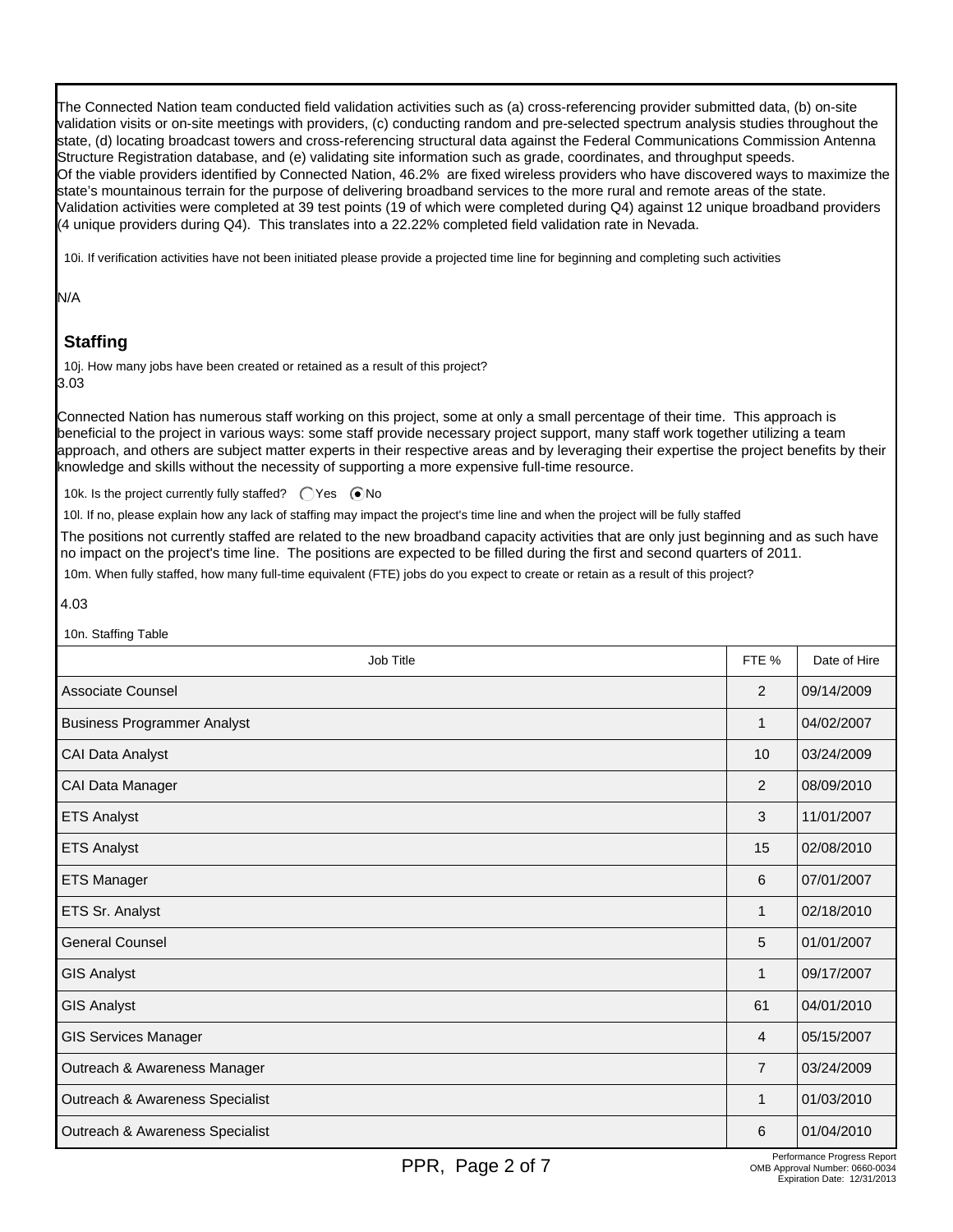| Outreach & Awareness Specialist                                                                         |           |                             |                            |                               |                        |           |                              | $\overline{7}$                    |                  | 01/04/2010 |                                |
|---------------------------------------------------------------------------------------------------------|-----------|-----------------------------|----------------------------|-------------------------------|------------------------|-----------|------------------------------|-----------------------------------|------------------|------------|--------------------------------|
| Outreach & Awareness Specialist                                                                         |           |                             |                            |                               |                        |           |                              |                                   | 8                |            | 02/02/2009                     |
| Project Coordinator                                                                                     |           |                             |                            |                               |                        |           |                              |                                   | 3                |            | 04/01/2005                     |
| <b>Project Management Director</b>                                                                      |           |                             |                            |                               |                        |           |                              | 2                                 |                  | 12/20/2004 |                                |
| Project Manager                                                                                         |           |                             |                            |                               |                        |           |                              |                                   | 6                |            | 09/04/2007                     |
| Project Manager                                                                                         |           |                             |                            |                               |                        |           |                              |                                   | 1                |            | 12/16/2009                     |
| Project Manager                                                                                         |           |                             |                            |                               |                        |           |                              |                                   | $\overline{2}$   |            | 01/14/2008                     |
| Project Manager                                                                                         |           |                             |                            |                               |                        |           |                              |                                   | 2                |            | 03/16/2010                     |
| Project Manager                                                                                         |           |                             |                            |                               |                        |           |                              |                                   | 23               |            | 08/20/2007                     |
| <b>Provider Relations Manager</b>                                                                       |           |                             |                            |                               |                        |           |                              |                                   | $\overline{7}$   |            | 02/17/2005                     |
| <b>Provider Relations Specialist</b>                                                                    |           |                             |                            |                               |                        |           |                              |                                   | 3                |            | 11/03/2009                     |
| Research & GIS Analyst                                                                                  |           |                             |                            |                               |                        |           |                              |                                   | 2                |            | 05/14/2007                     |
| <b>Research Analyst</b>                                                                                 |           |                             |                            |                               |                        |           |                              |                                   | $\mathbf{1}$     |            | 06/01/2009                     |
| Research Analyst                                                                                        |           |                             |                            |                               |                        |           |                              |                                   | 8                |            | 02/01/2010                     |
| Research Manager                                                                                        |           |                             |                            |                               |                        |           |                              |                                   | 3                |            | 05/14/2007                     |
| <b>State Services Associate</b>                                                                         |           |                             |                            |                               |                        |           |                              |                                   | 91               |            | 12/20/2009                     |
| <b>State Services Manager</b>                                                                           |           |                             |                            |                               |                        |           |                              | 8                                 |                  | 07/01/2007 |                                |
| Research Analyst                                                                                        |           |                             |                            |                               |                        |           |                              | $\mathbf{1}$                      |                  | 03/22/2010 |                                |
|                                                                                                         |           |                             | <b>Add Row</b>             |                               | <b>Remove Row</b>      |           |                              |                                   |                  |            |                                |
| <b>Sub Contracts</b><br>10o. Subcontracts Table                                                         |           |                             |                            |                               |                        |           |                              |                                   |                  |            |                                |
| Name of Subcontractor                                                                                   |           | Purpose of Subcontract      | <b>RFP Issued</b><br>(Y/N) | Contract<br>Executed<br>(Y/N) | <b>Start Date</b>      |           | <b>End Date</b>              | <b>Federal Funds</b>              |                  |            | In-Kind Funds                  |
| Throughbred Research<br>Group                                                                           |           | Research Surveys            | Y                          | Υ                             | 02/09/2010             |           | 02/08/2012                   | 87,350                            | $\boldsymbol{0}$ |            |                                |
| Contract Labor                                                                                          |           | Contract Labor              | $\mathsf{N}$               | Y                             | 12/20/2009             |           | 12/19/2014<br>477,079        |                                   | 75,649           |            |                                |
| <b>ESRI</b>                                                                                             |           | Hosting                     | N                          | Y                             | 02/03/2010             |           | 02/02/2012                   | 38,682                            | $\mathbf 0$      |            |                                |
| <b>Add Row</b>                                                                                          |           |                             |                            |                               |                        |           |                              | <b>Remove Row</b>                 |                  |            |                                |
| <b>Funding</b>                                                                                          |           |                             |                            |                               |                        |           |                              |                                   |                  |            |                                |
| 10p. How much Federal funding has been expended as of the end of the last quarter?                      |           |                             |                            |                               |                        | \$728,377 |                              | 10q. How much Remains?            |                  |            | \$3,265,064                    |
| 10r. How much matching funds have been expended as of the end of last quarter?<br>10t. Budget Worksheet |           |                             |                            |                               |                        | \$210,368 |                              | 10s. How much Remains?            |                  |            | \$857,605                      |
| <b>Mapping Budget Element</b>                                                                           |           | Federal<br>Funds<br>Granted | Proposed<br>In-Kind        |                               | Total<br><b>Budget</b> |           | Federal<br>Funds<br>Expended | <b>Matching Funds</b><br>Expended |                  |            | <b>Total Funds</b><br>Expended |
| <b>Personal Salaries</b>                                                                                |           | \$1,225,643                 | \$272,721                  |                               | \$1,498,364            |           | \$183,298                    | \$70,431                          |                  |            | \$253,729                      |
| Personnel Fringe Benefits                                                                               | \$262,898 |                             | \$0                        |                               | \$262,898              | \$38,423  |                              | \$17,777                          |                  |            | \$56,200                       |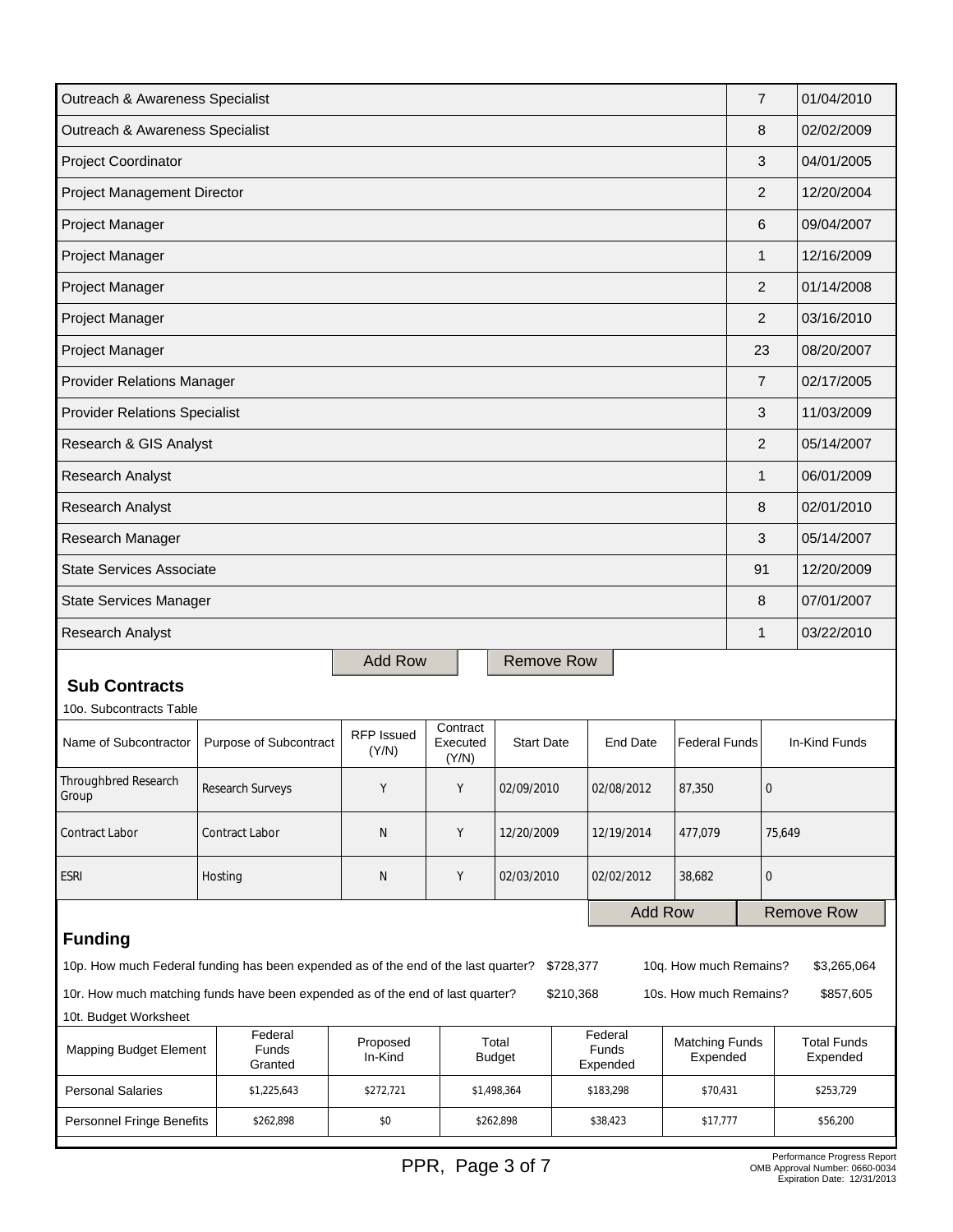| <b>Mapping Budget Element</b> | Federal<br><b>Funds</b><br>Granted | Proposed<br>In-Kind | Total<br><b>Budget</b> | Federal<br><b>Funds</b><br>Expended | <b>Matching Funds</b><br>Expended | <b>Total Funds</b><br>Expended |
|-------------------------------|------------------------------------|---------------------|------------------------|-------------------------------------|-----------------------------------|--------------------------------|
| Travel                        | \$260,881                          | \$0                 | \$260,881              | \$28,380                            | \$95                              | \$28,475                       |
| Equipment                     | \$134,194                          | \$0                 | \$134,194              | \$63,035                            | \$0                               | \$63,035                       |
| Materials / Supplies          | \$42,431                           | \$0                 | \$42,431               | \$19,310                            | \$0                               | \$19,310                       |
| <b>Subcontracts Total</b>     | \$802,096                          | \$75,649            | \$877,745              | \$136,301                           | \$46,271                          | \$182,572                      |
| Subcontract #1                | \$265,231                          | \$0                 | \$265,231              | \$43,675                            | \$0                               | \$43,675                       |
| Subcontract #2                | \$477,079                          | \$75,649            | \$552,728              | \$80,928                            | \$46,271                          | \$127,199                      |
| Subcontract #3                | \$21,104                           | \$0                 | \$21,104               | \$3,240                             | \$0                               | \$3,240                        |
| Subcontract #4                | \$38,682                           | \$0                 | \$38,682               | \$8,458                             | \$0                               | \$8,458                        |
| Subcontract #5                | \$0                                | \$0                 | \$0                    | \$0                                 | \$0                               | \$0                            |
| Construction                  | \$0                                | \$0                 | \$0                    | \$0                                 | \$0                               | \$0                            |
| Other                         | \$111,699                          | \$628,571           | \$740,270              | \$8,707                             | \$22,536                          | \$31,243                       |
| <b>Total Direct Costs</b>     | \$2,839,842                        | \$976,941           | \$3,816,783            | \$477,454                           | \$157,110                         | \$634,564                      |
| <b>Total Indirect Costs</b>   | \$1,153,599                        | \$91,032            | \$1,244,631            | \$250,923                           | \$53,258                          | \$304,181                      |
| <b>Total Costs</b>            | \$3,993,441                        | \$1,067,973         | \$5,061,414            | \$728,377                           | \$210,368                         | \$938,745                      |
| % Of Total                    | 79                                 | 21                  | 100                    | 78                                  | 22                                | 100                            |

#### **Hardware / Software**

10u. Has the project team purchased the software / hardware described in the application?  $\bigcirc$ Yes  $\bigcirc$ No

10v. If yes, please list

Hardware/software purchases for the project to date include the following:

- BroadbandStat-\$60,000
- ArchInfo/ArcGIS Software-\$3,035
- Computers-\$3,838
- Speed Test Software-\$2,498
- Spectrum Analyzer-\$4,477

10w. Please note any software / hardware that has yet to be purchased and explain why it has not been purchased

Remaining purchases may include SQL server for mapping geodatabase, SQL server software, multiple dedicated storage servers, security application, additional backup replication solution, computers, GPS units BroadbandStat maintenance, ArchInfo/ArcGIS maintenance, and speed test updates as well as computers and software maintenance.

10x. Has the project team purchased or used any data sets?  $\bigcap$ es  $\bigcirc$ No

10y. If yes, please list

N/A

10z. Are there any additional project milestones or information that has not been included?  $\bigcirc$  Yes  $\bigcirc$  No

10aa. If yes, please list

\*Released the broadband analysis report entitled Nevada Broadband: Preliminary Overview of Broadband Infrastructure & Adoption in Nevada

\*Connect Nevada (CNV) conducted 19 field validation tests against 3 provider companies during the quarter, increasing the validation percentage from 6.67 percent to 22.22 percent in the state of Nevada

\*Released an enhanced version of the BroadbandStat interactive Web mapping application that included updates to coverage display, e-mail functionality, feedback medium, etc. Further, many modifications were made to the display of community anchor institutions including point data views and hover-over technology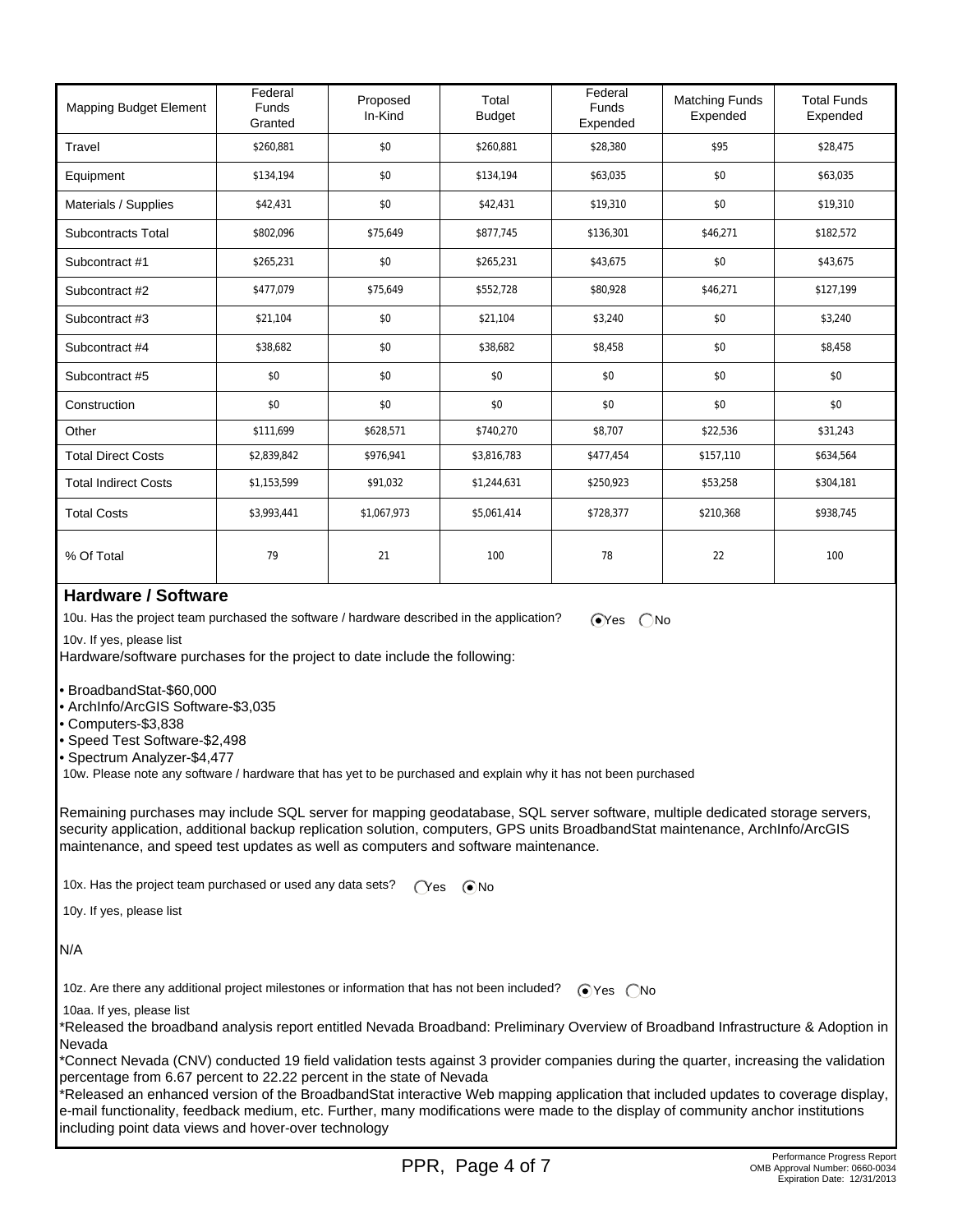\*Posted statewide provider advertised speed maps to the Web portal which will provide another means for stakeholders to validate speed data. Data is collected via the Web portal and other resources by consumers volunteering to utilize online speed-testing tools \*The CNV website provides the avenue for consumers to send feedback. Web statistics for this period include 862 visits to the site and 295 speed tests

\*Maintained the budget/finance cost model as well as the project work plan and work breakdown structure for CNV

\*Continued developing and implementing the outreach and awareness strategy \*Work continued toward identifying community anchor institutions and obtaining data

\*Business survey research was completed, analyzed, and packaged

\*Continued provider outreach efforts and updated the broadband data collection and provider database accordingly

\*Produced and distributed monthly status reports, data collection and provider activity logs, and website statistics during regularly scheduled meetings with the Nevada Broadband Task Force

\*In response to the additional State Broadband Data & Development funding extending the grant through December 2014, project plan alterations and expansion commenced

10bb. Please describe any challenge or obstacle that you have encountered and detail the mitigation strategies the project team is employing

N/A

10cc. Please provide any other information that you think would be useful to NTIA as it assesses your Broadband Mapping Project

On September 27, Connect Nevada received notice of a grant award extending SBDD mapping and planning activities for an additional three years. The project plan has been revised to include these new activities and will be formally submitted to NTIA by the scheduled deadline.

#### **11. Broadband Planning**

 11a. Please describe progress made against all goals, objectives, and milestones detailed in the approved Project Plan. Be sure to include a description of each major activity / milestone that you plan to complete and your current status

On behalf of the state of Nevada, Connected Nation (CN) is working with its subcontractors to analyze demand-side data collected through statistical telephone surveys of 800 businesses statewide. Quotas were set by industry size and sector to ensure a representative sample of businesses was surveyed, and the results were weighted by industry size and sector to correct for minor variances. Analysis of these business survey results began in Q3 2010, and survey results were provided to the state in Q4 2010. CN designed these surveys to measure technology adoption, barriers to adoption, and awareness of available broadband service among Nevada businesses, and those results were compared to statewide figures provided by participating Internet service providers.

Connect Nevada, in coordination with the state of Nevada and the Nevada Broadband Task Force, completed an initial planning report for the state during Q4 2010. This report serves as a preliminary assessment of broadband infrastructure and adoption in Nevada. The purpose of its development and release is to provide a detailed review of the current state of broadband in Nevada and spark discussion across multiple broadband stakeholders in the state on key policy and strategies to expand and enhance broadband services. The report was formally presented to the Nevada Broadband Task Force and released publicly within the state during Q4 2010. The report, Nevada Broadband: Preliminary Overview of Broadband Infrastructure & Adoption in Nevada, is available on the Connect Nevada website at the following link: http://connectnv.org/research/.

11b. Please describe any challenge or obstacle that you have encountered and detail the mitigation strategies the project team is employing

Connected Nation has been working closely with the state of Nevada and the Nevada Broadband Task Force to ensure that our work exceeds expectations. During Q4 2010, there were no significant obstacles during the planning process.

11c. Does the Project Team anticipate any changes to the project plan for Broadband Planning?  $\bigcirc$  Yes  $\bigcirc$  No

 11d. If yes, please describe these anticipated changes. Please note that NTIA will need to approve changes to the Project Plan before they can be implemented

Upon approval of the project plan and budget, Connected Nation plans to alter the methodology of the residential survey update that was scheduled for Q1 2011 and is now funded by the SBDD Technical Assistance grant for Nevada. This updated and improved methodology will provide a greater level of analysis regarding barriers to technology adoption among different socioeconomic and demographic groups. In particular, this revised methodology will oversample non-adopters in Nevada in a way similar to that conducted by the FCC as part of the National Broadband Planning effort. This approach will help create a demographic and socioeconomic profile of the population of non-adopters in Nevada. This information can then be applied at the local level of detail by area planning teams in Nevada, who will be in a better position to develop local adoption initiatives that will target the barriers that are unique to that area.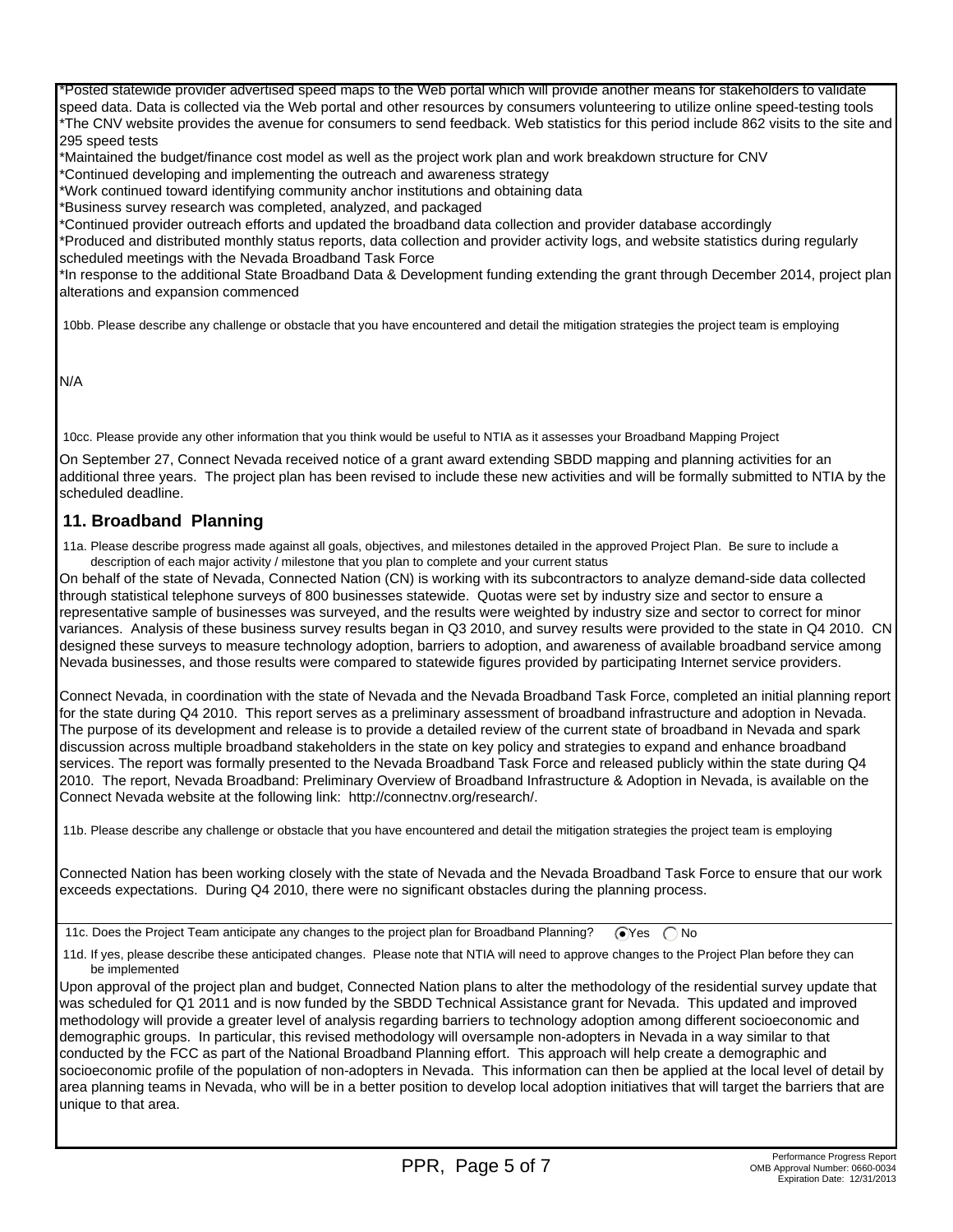On September 27, 2010 Connect Nevada received notice of a grant award extending SBDD mapping and planning activities an additional three years. The project plan is currently under development and being revised to include these new activities. The updated plan will be submitted by February 2011 following the guidelines outlined in the extension granted to all awardees.

# **Funding**

| 11e. How much Federal funding has been expended as of the end of the last quarter? \$0 | 11f. How much Remains? |  |
|----------------------------------------------------------------------------------------|------------------------|--|
|                                                                                        |                        |  |

11g. How much matching funds have been expended as of the end of last quarter? \$0 11h. How much Remains? \$0

| 11i. Planning Worksheet     |             |             |          |          |          |             |  |  |  |
|-----------------------------|-------------|-------------|----------|----------|----------|-------------|--|--|--|
| <b>Personal Salaries</b>    | \$0         | \$0         | \$0      | \$0      | \$0      | \$0         |  |  |  |
| Personnel Fringe Benefits   | \$0         | \$0         | \$0      | \$0      | \$0      | \$0         |  |  |  |
| Travel                      | \$0         | \$0         | \$0      | \$0      | \$0      | \$0         |  |  |  |
| Equipment                   | \$0         | \$0         | \$0      | \$0      | \$0      | \$0         |  |  |  |
| Materials / Supplies        | \$0         | \$0         | \$0      | \$0      | \$0      | \$0         |  |  |  |
| <b>Subcontracts Total</b>   | \$0         | \$0         | \$0      | \$0      | \$0      | \$0         |  |  |  |
| Subcontract #1              | \$0         | \$0         | \$0      | \$0      | \$0      | \$0         |  |  |  |
| Subcontract #2              | \$0         | \$0         | \$0      | \$0      | \$0      | \$0         |  |  |  |
| Subcontract #3              | \$0         | \$0         | \$0      | \$0      | \$0      | \$0         |  |  |  |
| Subcontract #4              | \$0         | \$0         | \$0      | \$0      | \$0      | \$0         |  |  |  |
| Subcontract #5              | \$0         | \$0         | \$0      | \$0      | \$0      | \$0         |  |  |  |
| Construction                | \$0         | \$0         | \$0      | \$0      | \$0      | \$0         |  |  |  |
| Other                       | \$0         | \$0         | \$0      | \$0      | \$0      | \$0         |  |  |  |
| <b>Total Direct Costs</b>   | \$0         | \$0         | \$0      | \$0      | \$0      | \$0         |  |  |  |
| <b>Total Indirect Costs</b> | \$0         | \$0         | \$0      | \$0      | \$0      | \$0         |  |  |  |
| <b>Total Costs</b>          | \$0         | \$0         | \$0      | \$0      | \$0      | \$0         |  |  |  |
| % Of Total                  | $\mathbf 0$ | $\mathbf 0$ | $\Omega$ | $\Omega$ | $\Omega$ | $\mathbf 0$ |  |  |  |

## **Additional Planning Information**

11j. Are there any additional project milestones or information that has not been included?

## N/A

11k. Please describe any challenge or obstacle that you have encountered and detail the mitigation strategies the Project Team is employing

N/A

11l. Please provide any other information that you think would be useful to NTIA as it assesses your Broadband Mapping Project

All planning costs have been combined with the mapping costs and reported in the mapping section above.